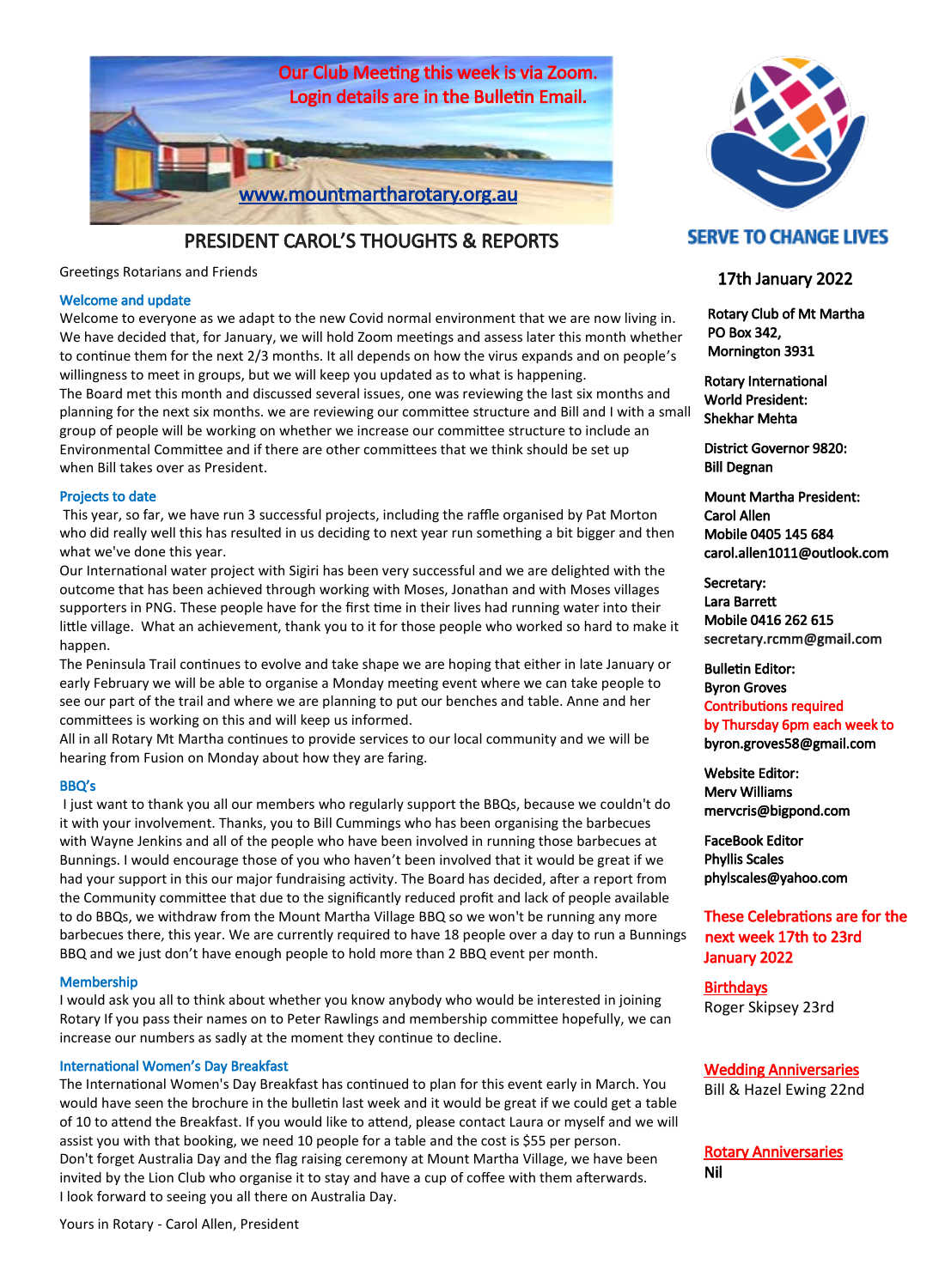

# JANUARY IS MONTH VOCATIONAL SERVICE MONTH

| Mon 17 Jan | <b>Club Meeting</b> - via Zoom - Speaker Jess Lowe from Fusion                        |
|------------|---------------------------------------------------------------------------------------|
| Sat 22 Jan | Bunnings BBQ - see Roster on page 3                                                   |
| Mon 24 Jan | <b>RCMM Committee meetings</b>                                                        |
| Mon 31 Jan | <b>Club Meeting - via Zoom TBA</b>                                                    |
|            | <b>FEBRUARY IS PEACEBUILDING &amp; CONFLICT RESOLUTION MONTH</b>                      |
| Mon 7      | <b>Club Meeting</b> - PDG Una Hobday - Chair Food Plant Solutions Rotary Action Group |
| Mon 14     | <b>Club Meeting - TBA</b>                                                             |
| Sat 19 Feb | Bunnings BBQ - see Roster on page 3                                                   |
| Mon 21 Feb | <b>RCMM Committee meetings</b>                                                        |
| Mon 28 Feb | <b>Club Meeting - TBA</b>                                                             |
|            | <b>MARCH IS WATER, SANITATION &amp; HYGIENE MONTH</b>                                 |
| Mon 7 Mar  | Club Meeting - Belinda Howe from Blue Cross Aged Care - Dementia                      |
| Mon 14 Mar | No Meeting - Labour Day Holiday                                                       |
| Mon 14 Mar | Bunnings BBQ - see Roster on page 3                                                   |
| Mon 21 Mar | <b>RCMM Committee meetings</b>                                                        |
| Mon 28 Mar | <b>Club Meeting - TBA</b>                                                             |

# OUR COMMUNITY & CLUB SUPPORTERS, TO WHOM WE ARE VERY GRATEFUL















**Mount Martha** Community Bank<br>Branch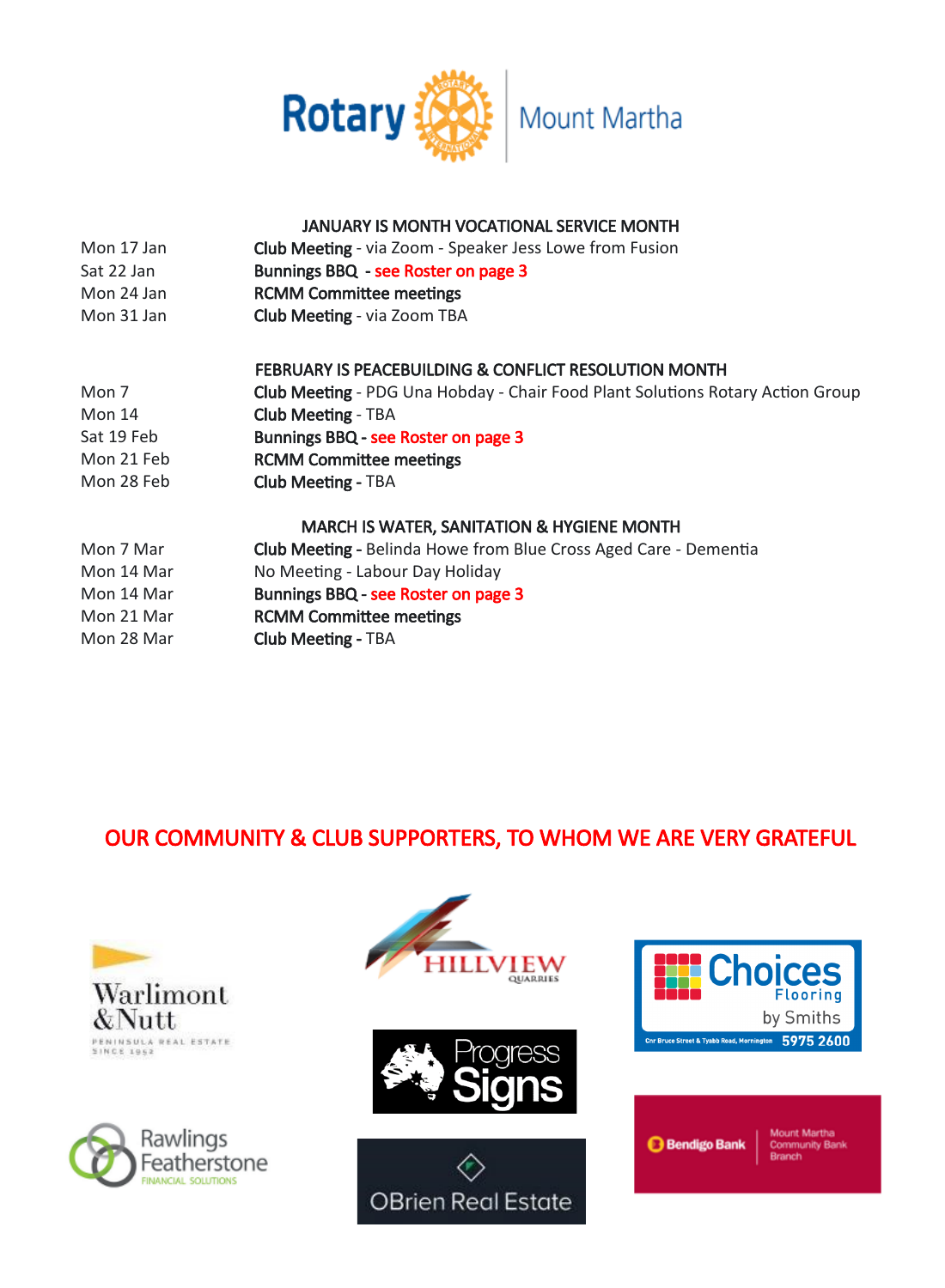

# SAUSAGE SIZZLE ROSTERS

# BUNNINGS BBQ'S

8 to 11am 11am to 2pm 2pm b 5pm Saturday 22nd January 2022 Roaming Supervisor all day - Peter Rawlings

Rob Davies **No. 2018** Tom Barrett **Communis** Bill Cummins

Peter Warren **Bruce Ranken** Bruce Ranken Roger Annear Pat Morton **Pat Morton Communist Communist Communist Communist Communist Communist Communist Communist Communist Communist Communist Communist Communist Communist Communist Communist Communist Communist Communist Communist** Phyllis Scales **Ray Martin** Ray Martin **Ray Holder Constructs** Gordon Morriss **Gordon Morriss** David Wheeler Wayne Norris Carol Allen Mary McIntyre **Bill Ewing Community** Bill Ewing **Barrie Sweeney** 

# If you are unable to make your allotted shift, please find another Member to replace you and advise Bill Cummins and Byron Groves

# Saturday 19th February 2022

Merv Williams **Network** Peter Rawlings **Bill Cummins Bill Cummins** Rob Davies **Pat Morton** Pat Morton **Pat Morton** Phyllis Scales Gordon Morriss **Carol Allen** Carol Allen **Carol Allen** Byron Groves Bill Ewing Roger Annear Barrie Sweeney David Wheeler **Linda Ferrari** Bernard Butler **Linda Ferrari** Bernard Butler

# If you are unable to make your allotted shift, please find another Member to replace you and advise Bill Cummins and Byron Groves

# Monday 14th March 2022 (Labour Day Holiday)

Rob Davies **Bruce Ranken** Bruce Ranken Bill Cummins Peter Warren **Wayne Norris** Christen Barrie Sweeney

Tom Barrett **Ray Martin Anne Shaw** Ray Martin **Ray Martin** Anne Shaw Mary McIntyre **Mary McIntyre Mary McIntyre Mary McIntyre Byron Groves** 

Tom Goulding The Richard Bill Branthwaite Communist Could Wheeler

If you are unable to make your allotted shift, please find another Member to replace you and advise Bill Cummins and Byron Groves

# Saturday 16th April 2022 (Easter Saturday)

Rob Davies **Rob Davies Peter Rawlings Bill Cummins** Byron Groves **Ray Martin** Linda Ferrari **Ray Martin** Ray Martin Merv Williams **Bill Ewing Pat Morton** Gordon Morriss **Roger Annear** Carol Allen Wayne Norris **Bruce Ranken** Bruce Ranken **Barrie Sweeney** 

If you are unable to make your allotted shift, please find another Member to replace you and advise Bill Cummins and Byron Groves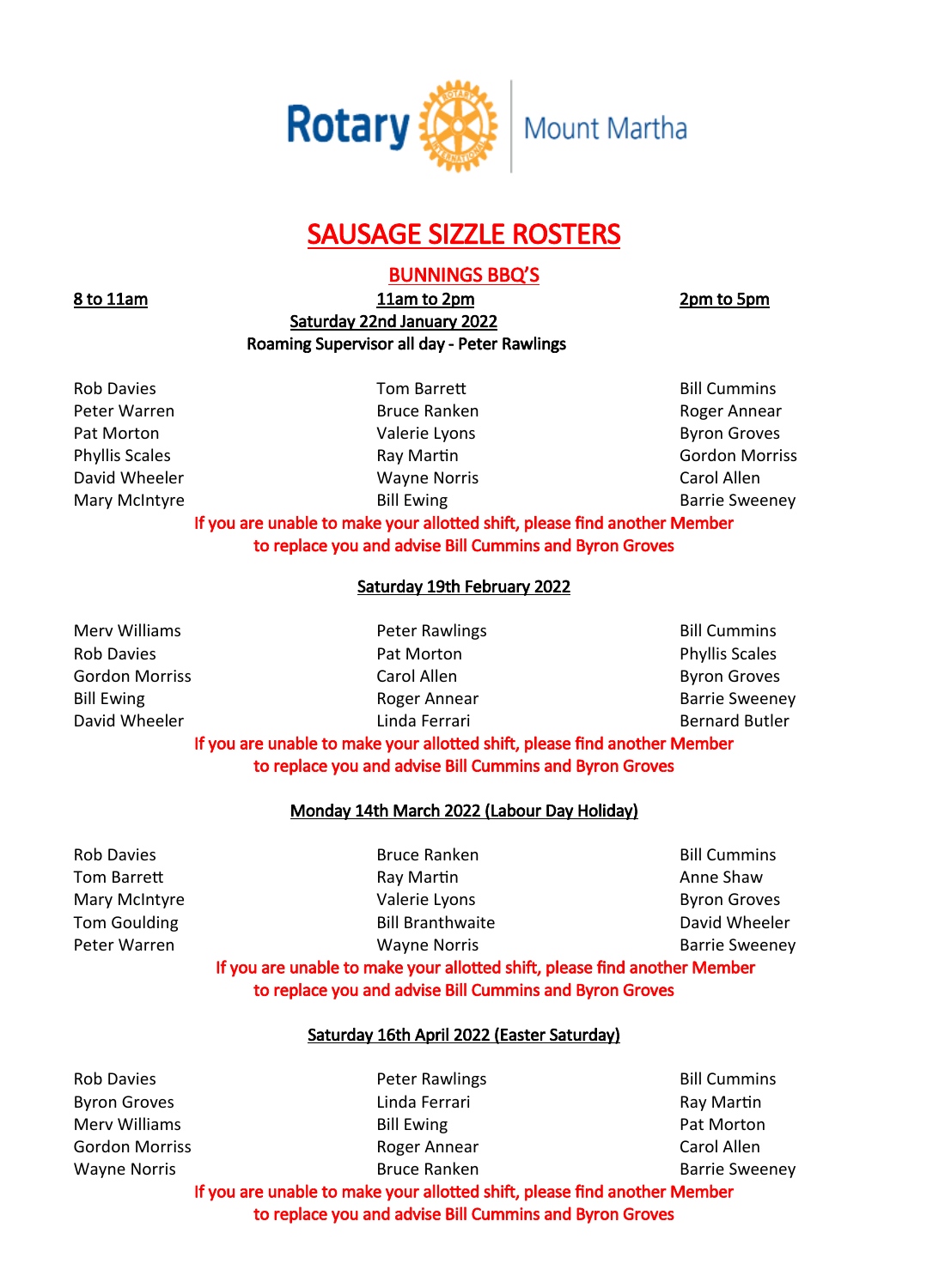



It is a walk, not a race! Bring the kids, walk your distance and make a vital contribution to fund research into Mental Health here in Australia

> **GET EVERYONE TOGETHER** TO WALK AND TALK FOR A GREAT CAUSE

WWW.LIFTTHELIDWALK.COM.AU/SORRENTO-VIC

Let's lift the Lid on mental illness! 100% OF PROFITS FUND VITAL MENTAL NEALTH RESEARCH